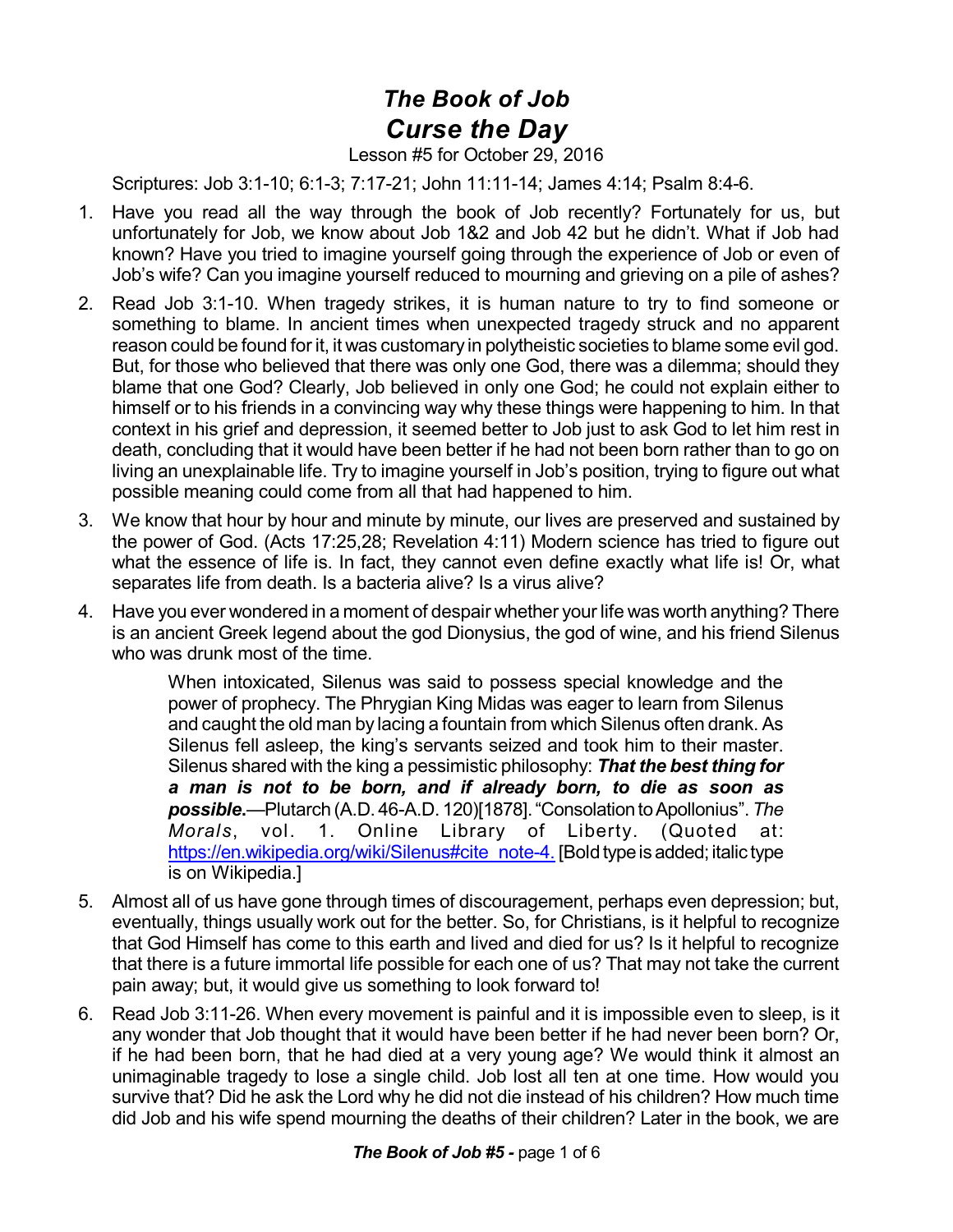going to learn that Job's "friends" claimed that those children must have deserved to die! (Job 8:4) How would that make you feel? Remember that Job had offered sacrifices on behalf of his children every time they had gotten together for any kind of a gathering or party. (Job 1:5)

- 7. As Christians, we are aware of the wonderful promises of God about the future. We are also aware of what has taken place in the past and is now spread out on the pages of sacred history. So, if we understand and believe what the Bible says, we will remember that what happens in this life is just the blink of an eye in comparison with the lives that God is preparing for us in the better land. Whatever happens in this very brief life span on planet earth is just the tiniest, briefest beginning of God's plan for us. God wants us to live forever!
- 8. As we will note a little later, most of the book of Job consists of Job speaking, then one or more of his friends responding, and then Job answering their response; back and forth it goes. So, in Job 4&5, Eliphaz one of Job's friends gave his first speech. We will examine it next week. But, in Job 6&7, Job continued his speech: "If my troubles and griefs were weighed on scales, they would weigh more than the sands of the sea, so my wild words should not surprise you." (Job 6:1, *GNB*)
- 9. Surely, this lament is an example of the fact that Job was struggling to think of some metaphor that was large enough to be compared to his suffering and pain. Job's pain was real to him; and our pain is real to us. We can never truly feel the pain of another individual. We can have sympathy for them, and that sympathy may cause us pain; but, that is our pain and not theirs. It is not possible for us to really feel anyone else's pain or suffering. Do you agree with that premise? This is not to suggest that there is nothing like compassion or pity or empathy. But, when we have compassion or empathy, we are taking a certain amount of psychological pain on us as a result of our sympathy for them; but, that pain then becomes ours and not theirs.
- 10. Surely, we would recognize that only Jesus can fully understand and commiserate with our pain. He has explored the depths of pain and suffering for each of us. In fact, the pain He felt was on a level we can hardly comprehend. Consider these words about the cross:

**But now with the terrible weight of guilt He bears, He cannot see the Father's reconciling face. The withdrawal of the divine countenance from the Saviour in this hour of supreme anguish pierced His heart with a sorrow that can never be fully understood by man. So great was this agony that His physical pain was hardly felt**.—Ellen White, *The Desire of Ages* 753.1. [Bold type is added.]

- 11. Do we feel pain every time we are tempted to sin? Can we even understand what it means to feel pain because of being separated from the Father?
- 12. In Scripture God has promised us that He will not allow us to be tempted beyond our capacity to endure.
	- **1 Corinthians 10:13**: Every test that you have experienced is the kind that normally comes to people. But God keeps his promise, and he will not allow you to be tested beyond your power to remain firm; at the time you are put to the test, he will give you the strength to endure it, and so provide you with a way out.—American Bible Society. (1992). *The Holy Bible: The Good News Translation* (2nd ed., 1 Corinthians 10:13). New York: American Bible Society.
- 13. Does it help to know that God will not allow us "to be tested beyond our power to remain firm"? Does that mean that if we are faithful to God, we can expect to be tested a great deal?
- 14. The Bible clearly states that men and women who lived before the flood lived for hundreds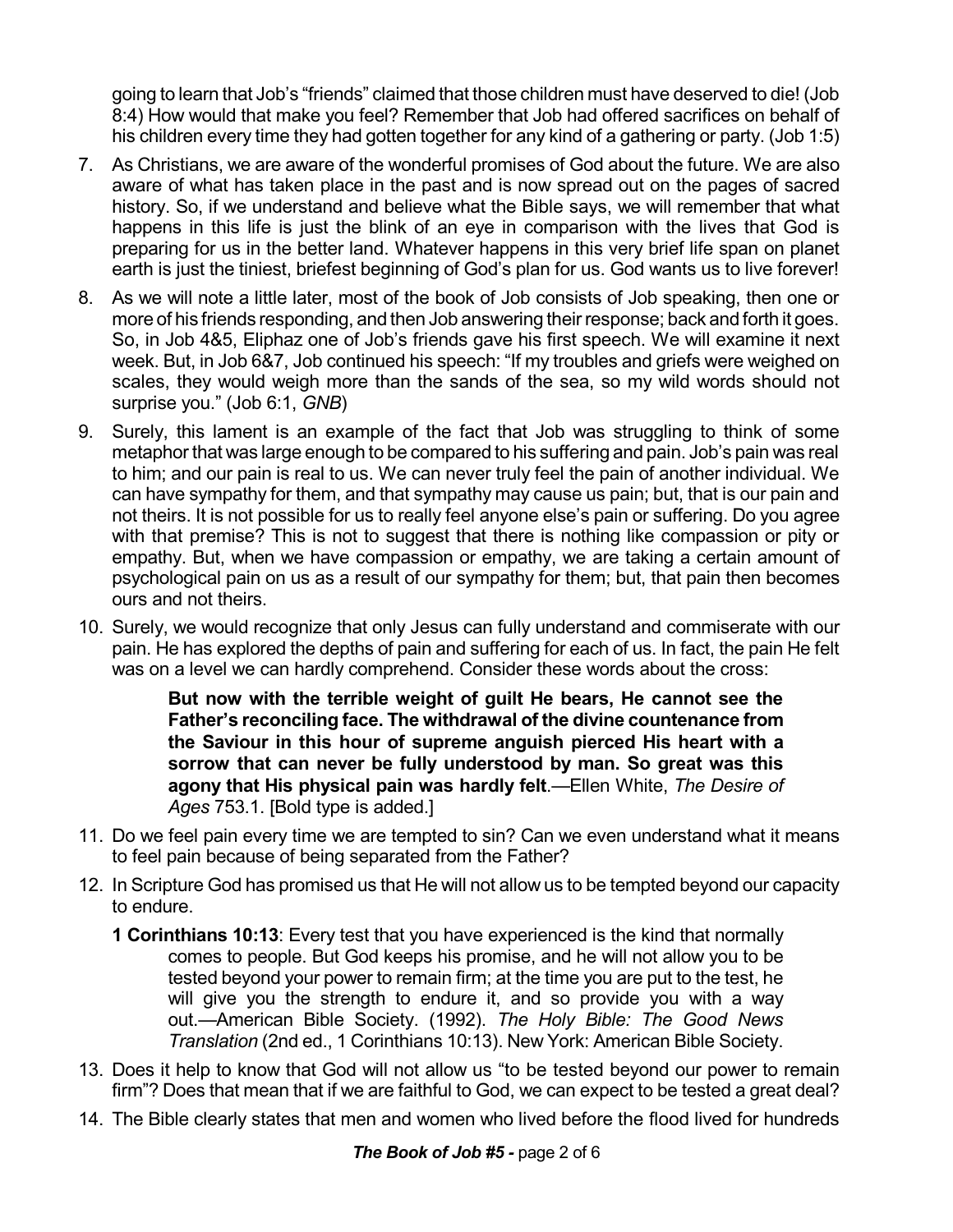of years. We are told that Methuselah lived 969 years. But, 969 years is still a mere drop in the bucket compared to eternity. So, what about our lives? Do we recognize every day that this brief existence which is nothing more than a puff of smoke or a wisp of wind is just a preparation time for eternity? (Job 7:1-11; Psalm 39:5,11; James 4:14) Believing and accepting that your life is nothing more than a puff of wind could be really a problem if we did not have promises for the future.

- 15. Notice that in a few verses, Job went from wishing that he were dead (Job 6:8-10) to worrying that life is so short! (Job 7:7-11) Have you ever had similar feelings? How much did Job know about the future life? So, whether our lives are good or bad, blessed or cursed, they only last a very brief time considering the perspective of eternity.
	- **Job 19:25-27** (GNB): <sup>25</sup> But I know there is someone in heaven who will come at last to my defense.

26 Even after my skin is eaten by disease, while still in this body I will see God.

27 I will see him with my own eyes, and he will not be a stranger.

- 16. How does that fit with his cry recorded in Job 7:7 (*GNB*): "Remember, O God, my life is only a breath; my happiness has already ended"?
- 17. Read Job 7:17-21. What was Job trying to say by these words? What questions were being raised? Given his situation, were his questions rational?
- 18. It seemed to Job like God was punishing him non-stop. Job was begging for just a little respite. How he must have longed for a comfortable night's sleep! He was asking if God didn't have something else to do besides causing him all that pain!
- 19. Job's arguments and statements in these two or three chapters that we have looked at raise one of the great existential questions: Why are we here? Included in the question is a second question: Who are we? What are men and women? Where did we come from? Surely, Job could not understand why in God's vast universe, God and Satan seemed to be focusing their attention only on Job!
- 20. Many of our Christian friends believe that nothing we do here on this earth can really affect God in any way. They say that He is Sovereign, way above us; He does not have time to bother Himself with the minor things that trouble us. The whole story of Job is a clear rebuttal to that argument. (John 3:16; 1 John 3:1)
- 21. But, there are many people who consider Christianity as basically irrelevant to life in our times. Why is that? Are they fulfilling the prophecy recorded in 2 Peter 3:3-13?

"In an era so unprecedentedly illuminated by science and reason, the 'good news' of Christianity became less and less convincing a metaphysical structure, less secure a foundation upon which to build one's life, and less psychologically necessary. The sheerimprobability of thewhole nexus of events was becoming painfully obvious—that an infinite, eternal God would have suddenly become a particular human being in a specific historical time and place only to be ignominiouslyexecuted.That a single brief life taking place two millennia earlier in an obscure primitive nation, on a planet now known to be a relatively insignificant piece of matter revolving about one star among billions in an inconceivably vast and impersonal universe—that such an undistinguished event should have any overwhelming cosmic or eternal meaning could no longer be a compelling belief for reasonable men. It was starkly implausible that the universe as a whole would have any pressing interest in this minute part of its immensity—if it had any 'interests' at all. Under the spotlight of the modern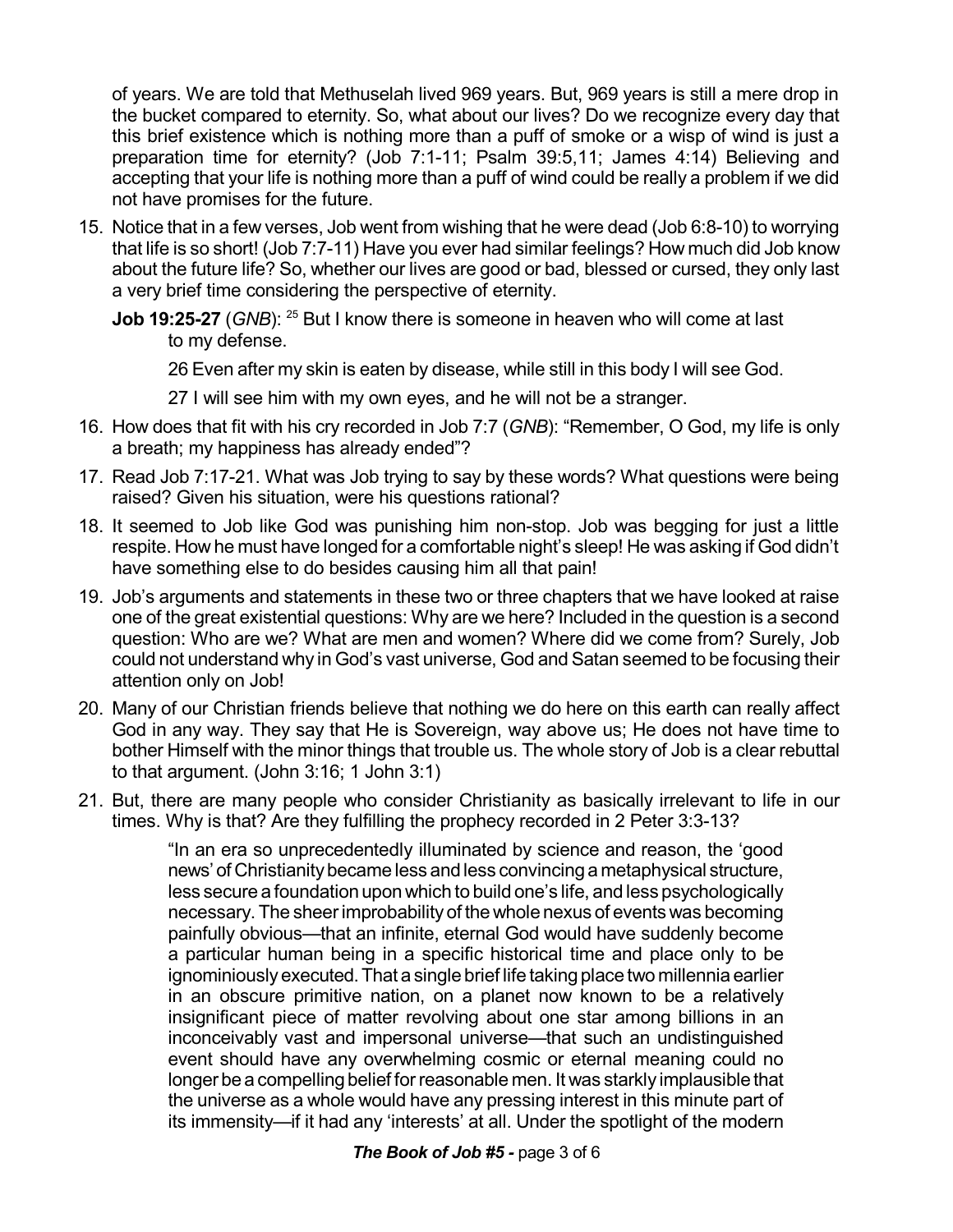demand for public, empirical, scientific corroboration of all statements of belief, the essenceof Christianitywithered."—RichardTarnas,*Passion of theWestern Mind* (New York: Ballantine Books, 1991), p. 305.—Quoted in *Adult Sabbath School Bible Study Guide* for Friday, October 28.

- 22. How would you answer that writer? Are Christians being irrational in believing that Jesus Christ will come back again, possibly in our day? Is it irrational to believe in anything that cannot be proven by science or reason?
- 23. Why is it that the skeptics are not questioning the writings of Aristotle, Plato, or Socrates? There are many things in history which cannot be proven by reason or science. Christians believe that God has not only become man, but also that He will return; and after the millennium, He will turn this tiny little blue marble in space into His headquarters!

Christ is waiting with longing desire for the manifestation of Himself in His church. When the character of Christ shall be perfectly reproduced in His people, then He will come to claim them as His own.—Ellen White, *Christ's Object Lessons* 69.1.

What will the sceptics say then? (Revelation 6:16)

- 24. How would you answer the question: "What is man?" (Job 7:17, *KJV*) Or, "What is woman?" How would your answer be different from the answer of an evolutionist or an atheist?
- 25. While there are many people in our day who choose to take their own lives and/or the lives of others, most of us do our very best to cling to life. Why is that? Is it because we are afraid of the unknown? What does the cross teach us about the value of human life? God has told us that Jesus Christ would have died for just one of us. (*8T* 72.3)
- 26. Do the thoughts expressed by Job in our lesson for this week seem very morbid to you? As Christians we do not believe that suicide is an option. Did Samson commit suicide?
- 27. As Job was talking about dying, it is important to notice his idea about what happens when one dies? Did he dream of going directly to heaven? He looked forward to a resurrection! (Job 29:26-27) Did he look forward to seeing God immediately? Did he talk of playing a harp with the angels? None of those things were mentioned. Instead, Job talked about lying quietly in the grave, asleep, at rest. (See Job 3:13-14. Compare Ecclesiastes 9:5 and John 11:11-14.) Job stated what others after him also stated: Death is only an extended sleep until the Lord calls us back to life again either at the second coming or at the third coming. (John 5:28-29)
- 28. Read Genesis 2:7 (*GNB*). In a very simple and straightforward few words the Bible says: "Then the LORD God took some soil from the ground and formed a man out of it; he breathed life-giving breath into his nostrils and the man began to live."
- 29. This verse should make it very clear that a body, formed from the soil, having the life-giving breath of God breathed into it becomes a living being or a living soul. When a person dies and the life-giving breath of God ceases in his body, he does not disappear to float off somewhere; he no longer is a being or a soul; he is a dead body.
- 30. How did Job know about the "state of the dead" or perhaps better stated: The "nature of man"? Do any of us have immortality in us? Did God and Job discuss that issue in some of their previous conversations? Or, did that information come to Job from his ancestors?
- 31. So, what did Job say about the state of the living? (Read Job 7:17-21; 14:13-15; 19:25-26; and John 3:16.)
- 32. Consider the following from the Bible study guide.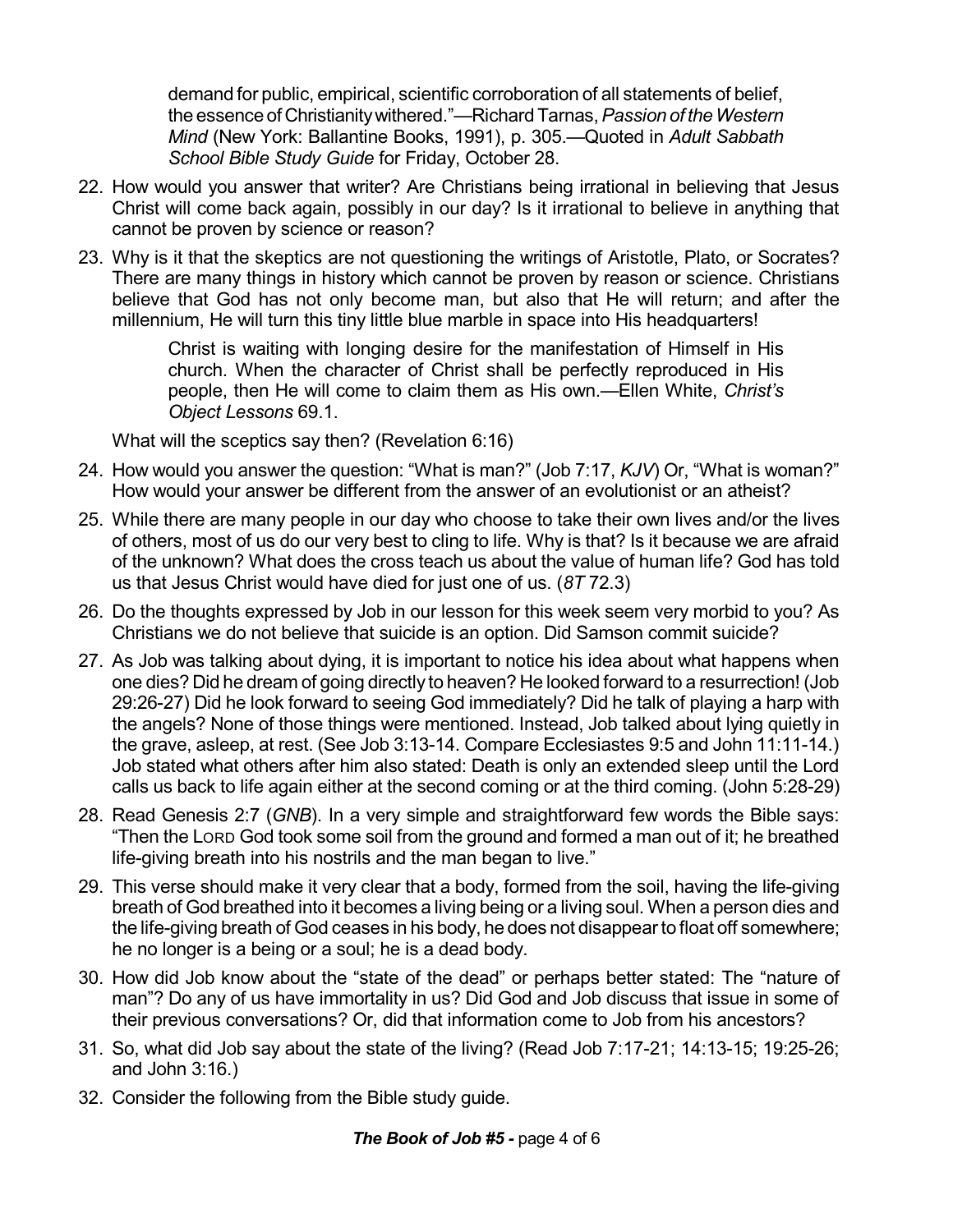Job talks about human life as being fleeting *(Job 14:2)*, contrasting human mortality with God's exclusive immortality *(1 Tim. 6:16)*. Then he compares human death to a sleep *(Job 14:10-12; compare Ps. 13:3; Jer. 51:39, 57; Dan. 12:2*), during which there is no conscious state *(Eccles. 9:5, 6)*.

As there is harmony in Scripture and continuity between the Old and New Testaments, this imagery of death as a sleep is taken up in the New Testament and applied in the most dramatic way by Jesus Himself to the death of His friend Lazarus *(John 11:11-14).* His disciples and apostles reiterate throughout their writings this understanding of death as a sleep *(Acts 7:60; 1 Cor. 15:51, 52; 1 Thess. 4:13-17; 2 Pet. 3:4)*. Finally, the closing scenes of the book of Revelation refer to a time when there will be no more suffering and death *(Rev. 21:4)*, following a resurrection to eternal life or to final destruction *(1 Cor. 15:26; Rev. 2:11; 20:14; 21:8).*—*Adult Teacher's Sabbath School Bible Study Guide* 68.

- 33. How pervasive is the belief in the immortality of the soul? The ideas behind the belief in the immortality of the soul came directly from the Devil. He refuses to believe that he has condemned himself to eternal destruction. He told Eve that God's statement was a lie when He said that they would die if they ate of the fruit of the tree of knowledge! (See Genesis 3:1- 5.) During Satan's very first encounter with humans, he accused God of being a liar! Because of the commonly held view that God will stoke the fires of hell where the wicked will be tortured for eternity, many have been led to come to the conclusion that God is arbitrary, exacting, vengeful, unforgiving, and severe. The eternally-burning hell is necessary if humans are naturally immortal and if some of us are not fit to be taken to heaven.
- 34. How did you respond when a friend or loved one died? We believe that such a person is sleeping and that s/he has no awareness of what is happening here on earth or anywhere else at the time; s/he awaits the day of her/his resurrection. Is that a more satisfying belief than the idea that they are floating around on a cloud, looking down at us?
- 35. Do you feel that our understanding of the state of the dead is more plausible from a scientific point of view and more satisfying from a religious point of view than the ideas proposed by those who believe in the immortality of the soul?
- 36. What makes the Bible stories believable? The stories are real, and people's sins are discussed! Would we have even heard about Jesus Christ if He had not risen from the grave?
- 37. When reading the Bible stories, it is an excellent idea and a wonderful exercise to try to put ourselves in that place as far as possible. There is an old Native American proverb that says that in order to understand a man, one should walk a mile in his moccasins. Could we do that with the story of Job?
- 38. We need to note that much of the rest of Job was written in poetic form. (Job 3:3-42:6) There are two important points to know about Hebrew poetry. It does not have rhyme or rhythm as our English poetry does. But, it uses parallelism to emphasize important points. For example, read Job 8:3 (*NKJV*): "Does God subvert justice? How does theAlmighty pervert justice?" We can see that the first sentence in this verse is parallel to the second.
- 39. Another important poetic device is Job's potent, rich imagery which is used throughout the book. These images come largely from everyday life in ancient times.
- 40. In this lesson we have focused on some laments from Job. We need to recognize that they are, in fact, laments. But, he went to the right place with his laments; he went directly to God. We are told:

Keep your wants, your joys, your sorrows, your cares, and your fears before